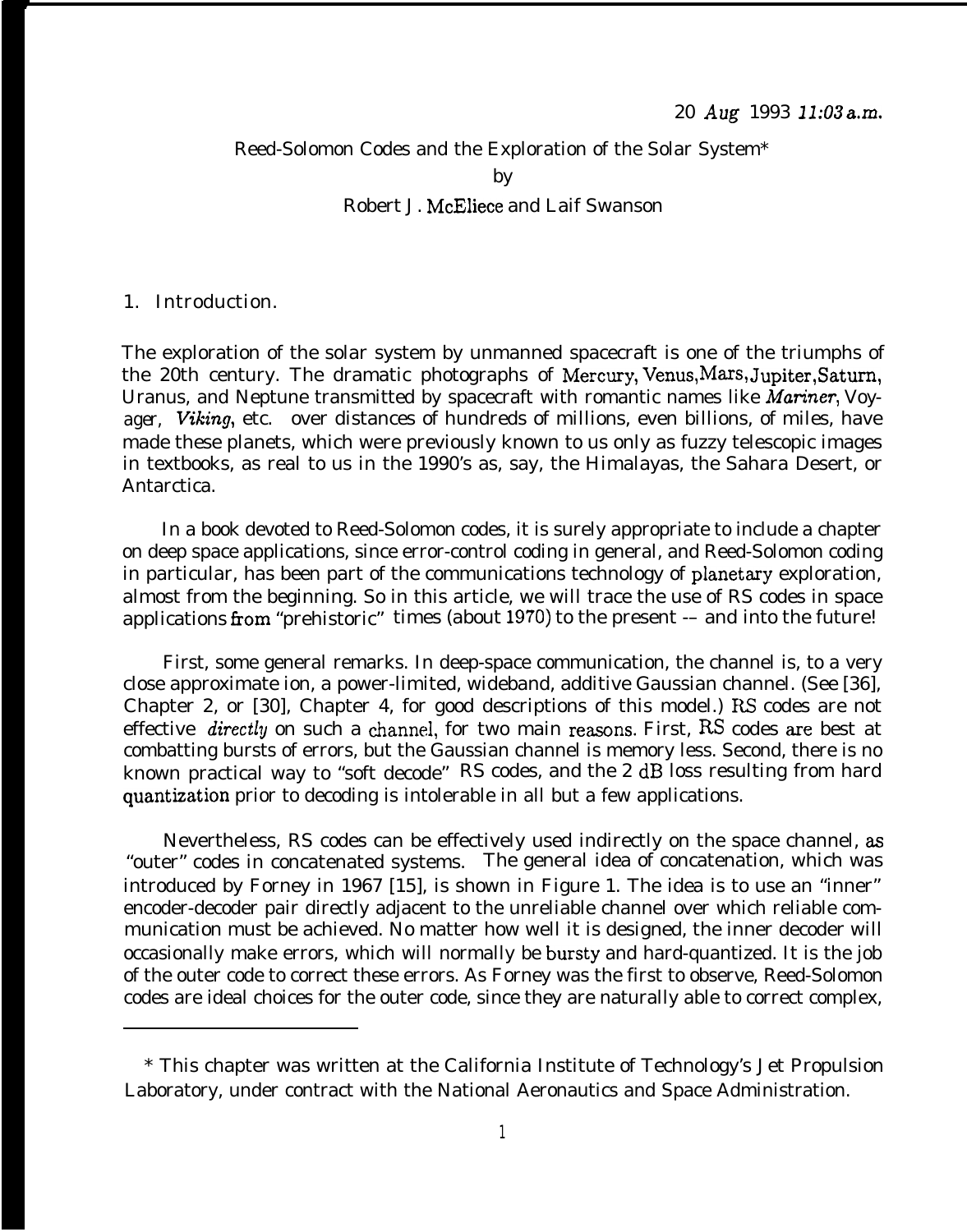

Figure 1. A General Concatenated Coding System.

bursty, error patterns. They turn outtobe so ideal, in fact, that other codes are rarely used as outer codes in concatenated systems.

Shortly after the appearance of Forney's work, Odenwalder, under the directionof Viterbi [22], realized that concatenation could be used to great advantageon the space channel, if the inner code is a convolutional code decoded with viterbi's algorithm, and theoutercodeis RS (possibly with the addition of an interleaver), as shown in Figure 2. ln Figure 3, we see typical performance curves for the space channel that illustrate the advantages of using RS codes. Without the outer RS code (the "unconcatenated" curve in Figure 3), the tradeoff between bit signal-to-noise ratio and decoder error probability is relatively shallow, whereas when the outer RS code is added to the system, the resulting curve is comparatively steep, so that if a decoded bit error probability of  $10<sup>5</sup>$  or less is required, the concatenated system is markedly superior to the unconcatenated one. Note however, that if the desired bit error probability is  $10<sup>3</sup>$  or greater, concatenation offers no significant advantage. As we will see below, this fact, together with the fact that *uncompressed images,* which until recently comprised the bulk of the data returned by planetary probes, are usually acceptable if the bit error probability is  $10<sup>2</sup>$  or less, explains why RS codes made a relatively late appearance in space communication systems.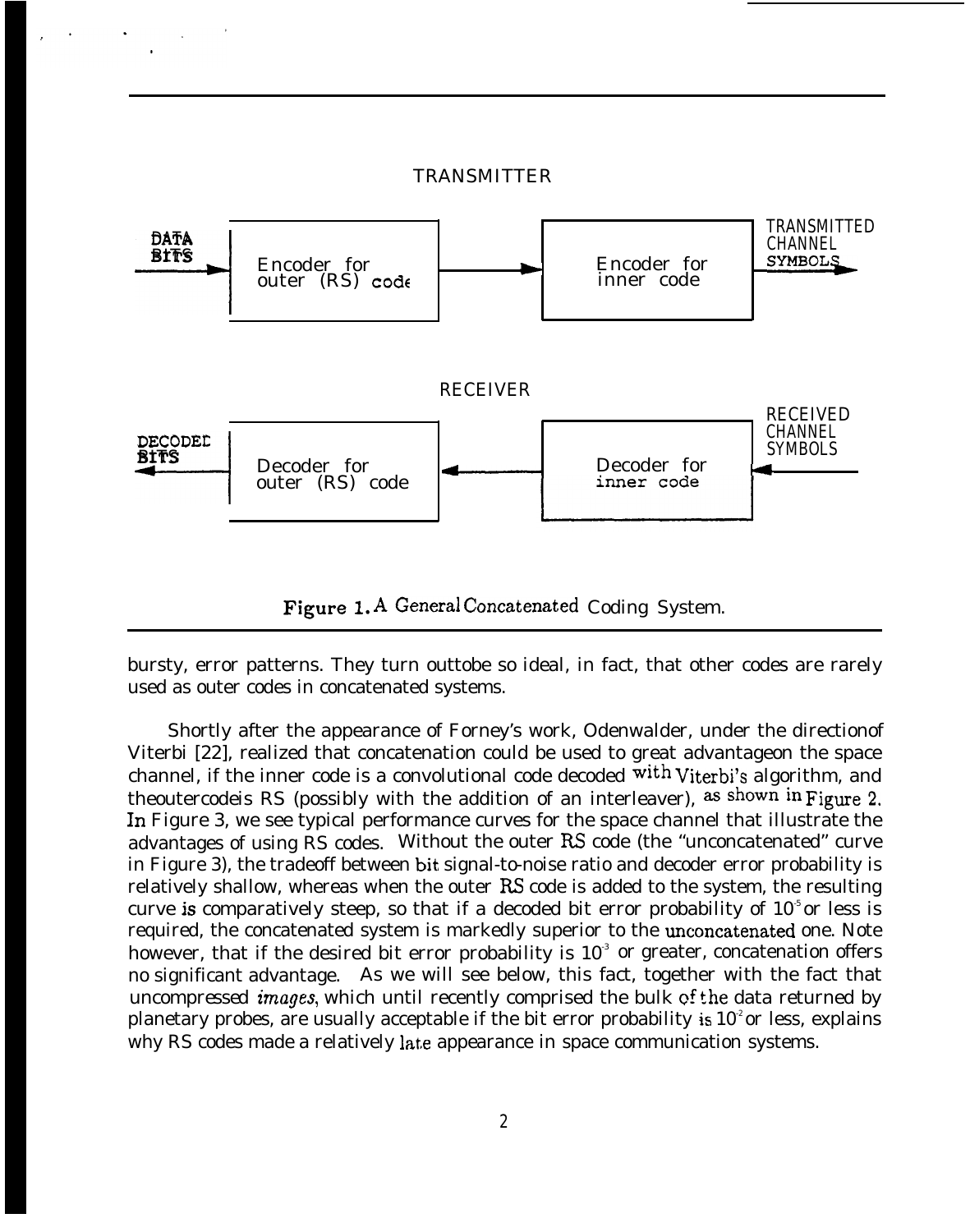

 $\bullet$ 

Figure 2. An Odenwalder-Viterbi Concatenated Coding System for the Space Channel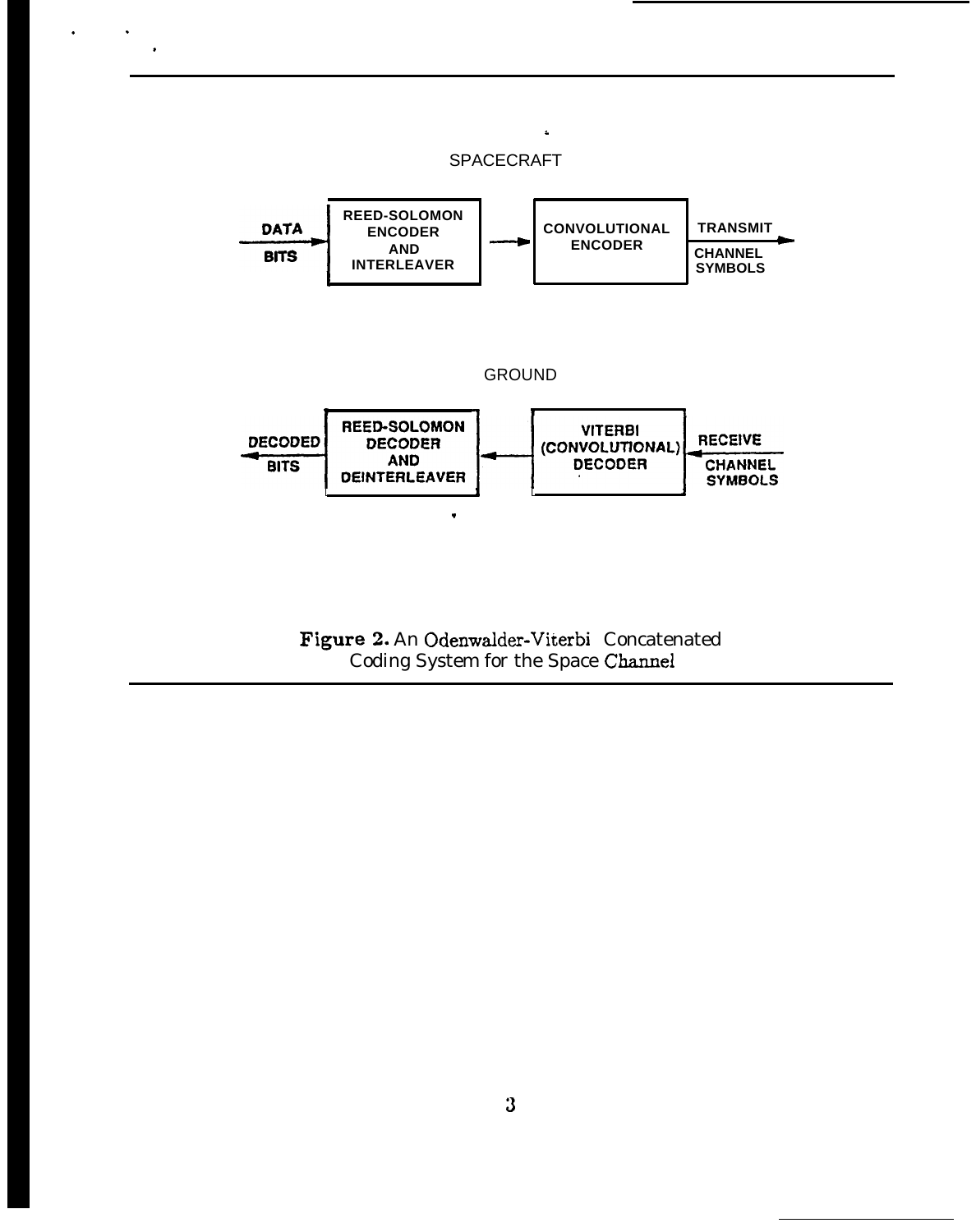

Figure 3. Typical Performance Curves for Concatenated<br>and Unconcatenated Coding Systems for the Space Channel.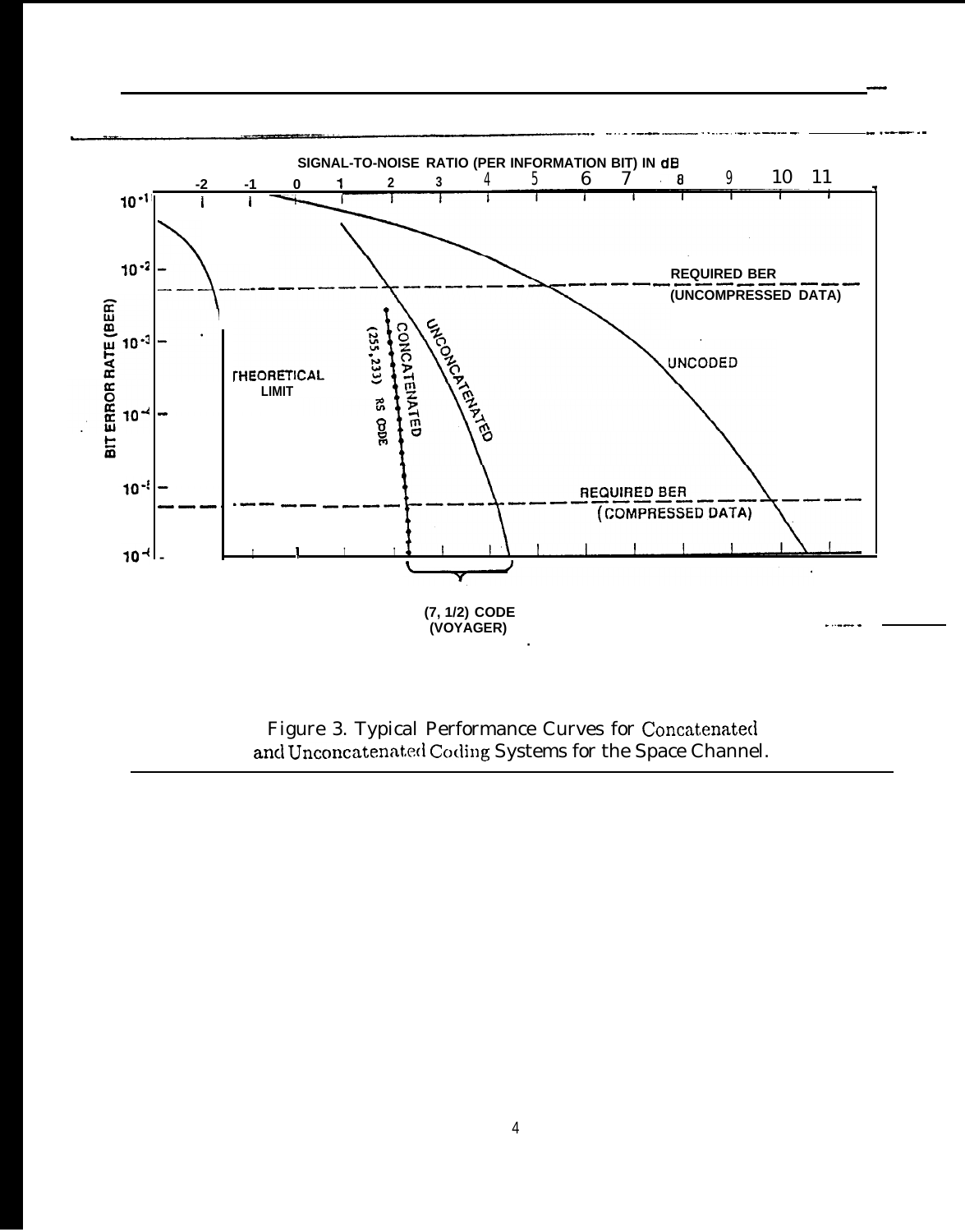# *2.* Prehistory — the 1971 Mariner Mars Mission.

If we stretch our definitions a little, we can argue that the first space application of RS codes was on NASA's 1971 Mariner Mars orbiter mission, which was launched on May 30, 1971. On that mission, the main downlink code was the (32,6) biorthogonal code, which was decoded using a fast Hadamard transform, or "Green Machine" decoder [29]. The bulk of the data returned by Mariner 71 was in the form of digital images of the surface of Mars, for which a decoded error probability of 5 x  $10<sup>3</sup>$  was acceptable. However, the spacecraft also returned data from another experiment, the infrared interferometer spectrometer (IRIS), which required a bit error probability almost two orders of magnitude smaller. Since the IRIS data comprised only a small fraction of the total data delivered by Mariner, it obviously would have been wasteful to transmit the entire data stream at a bit SNR large enough to produce a decoder error probability of 5 x  $10<sup>5</sup>$ . A solution to this dilemma, devised by Dorsch and Miller [14], was to use concatenation only on the IRIS data. Their idea was to use a concatenation system of the general type depicted in Figure 1, with the inner code being the (32, 6) biorthogonal code, and the outer code being a (6,4) RS code over  $GF(2^6)$ . Dorsch and Miller rightly called the outer code a "generalized Hamming" code," since with redundancy 2 it could only correct one error, but they also observed that "the described code is a specific case of a Reed-Solomon code," which is of course also true. Thus in a sense, this concatenated system was the first space-borne use of Reed-Solomon codes. However, the first 'full-blown" use of RS concatenated coding on a space mission was on the *Voyager* mission, which we describe in the next section.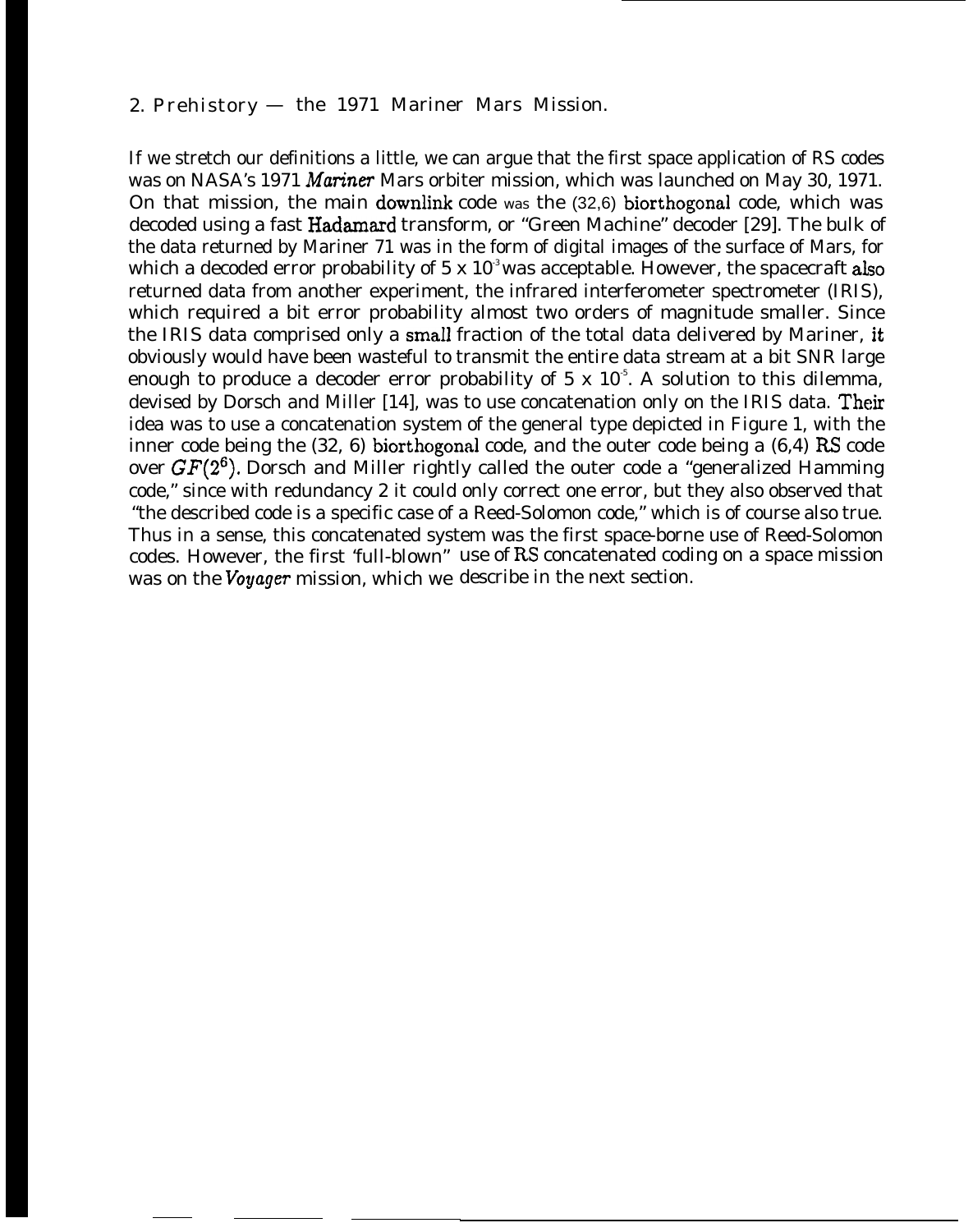#### 3.1. The Voyager Mission–History.

Multi-error-correcting Reed-Solomon codes were used for the first time in deep-space exploration in the spectacularly successful *Voyager* mission, which began in the Summer of 1977 with the launch of twin spacecraft (Voyager 1 and Voyager 2) from Cape Kennedy, towards the outer planets Jupiter and Saturn. (See Murray [21] for an insider's reminiscences about this historic mission.) Earlier deepspace missions like *Pioneer, Mariner, Viking,* and indeed *Voyager* itself at Jupiter and Saturn, used sophisticated error-correction but had no need for Reed-Solomon codes, because their digital images were not *compressed* prior to transmission. At Uranus and Neptune, however, *Voyager,* transmitted some (though not all) of its images in compressed format, which made RS coding essential. Let us see why this was so.

A *Voyager* full-color image is digitized by the spacecraft's imaging hardware into three 800 x 800 arrays of eight-bit, pixels, or  $3 \times 800 \times 800 \times 8 = 15,360,000$  bits. In an *uncompressed* spacecraft telecommunication system, these bits are transmitted, one by one, to earth, where the image is reconstructed. Of course, if some of the received bits are in error, the quality and scientific usefulness of the image is degraded, and early studies by planetary scientists established  $5 \times 10^3$  as the maximum bit error probability acceptable for images from NASA planetary missions.\* Thus when telecommunications engineers designed the error-control coding for these missions, they invariably sought to maximize the "coding gain" at a decoded bit error probability of 5  $\times 10^{-3}$ . For example, in the baseline *Voyager* telecommunication system, which uses a  $K = 7$ , rate 1/2 convolutional code (originally suggested by Odenwalder [22], [23]), the coding gain at  $P_b = 5 \times 10^3$  is about 3.5 dB (see Figure 3).

Odenwalder (op.cit.) also showed that by concatenating the  $K = 7$ , rate 1/2 code with an outer RS code, as shown in Figure 2, the coding gain for low bit error rates can be improved considerably. For example, in Figure 3, we see the comparative performance of the baseline (7, 1/2) convolutional code and the same code, concatenated with a (255, 223) RS code (assuming an interleaving depth large enough that the RS symbol errors can be assumed independent). We see that while the concatenated system is only slightly superior to the baseline system at  $P_b = 5 \times 10^3$  (about 0.2 dB), at smaller values of  $\overline{P}_b$ , the concatenated system is markedly superior. For example, at  $P_{b=10^{-6}$ , the concatenated system is about 2.5 dB superior, which implies that at  $P_{b=10^{\circ}}$ , the concatenated system can transmit at a 78% higher data rate than the baseline system. However, as we have seen, planetary missions only required  $P_b = 5 \times 10^3$ , and so these potential gains at lower values of  $P_b$  were apparently of no practical value. Shortly after Odenwalder's work appeared, however, an important breakthrough in data compression occurred that changed

<sup>\*</sup> Unaccountably, in 1977 Murray and Burgess [20], recalling the 1973 Mariner 10 mission to Mercury, wrote that "Three errors in 100 bits had been established by the imaging team years earlier as an acceptable level." Presumably it should read "three errors in 1000 bits."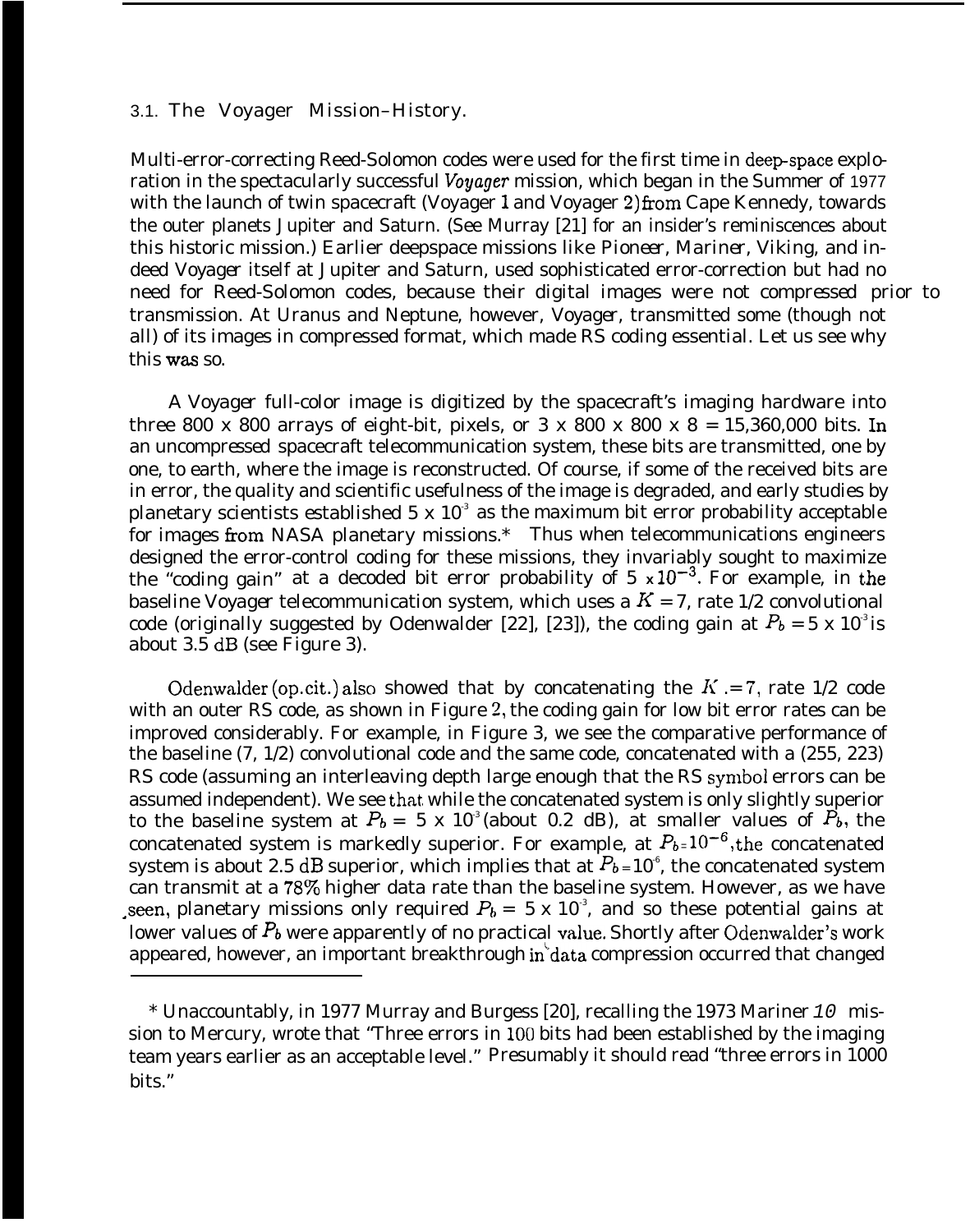this situation dramatically.

.

**J** Robert Rice at Caltech's Jet Propulsion Laboratory devised a data compression algorithm It had been realized since the early 1960s that planetary images were extremely redundant, and that far fewer than 15 million bits should suffice to represent one of them. However, the known techniques for reducing this redundancy were too complex to be implemented onboard a spacecraft. But this situation changed in the early 1970's, when that typically compressed a pianetary image by a factor of 2.5, with no loss of fidelity, and which was simple enough to be implemented in Voyager's software (see [31], [32], [33], [34]). (In modern data compression parlance, Rice's algorithm could be called "line-by-line" adaptive entropy coding of the pixel differences.") A factor of 2.5 achieved by data compression translates to 4 dB in system gain, a figure which would be difficult to obtain in any other way. Still, conservative spacecraft engineers judged the Rice algorithm too risky for the all-important basic mission to Jupiter and Saturn, although they were willing to include it as part of a backup system in case the primary communication link failed, and as a way of enhancing the hoped-for "extended mission" to distant Uranus and Neptune. Even so, there was a stumbling block.

The stumbling block was that Rice's *decompression* algorithm, like most decompression algorithms, is quite sensitive to bit errors. If a compressed line contains even one bit error, Rice's algorithm will, as a rule, garble the line beyond recognition. Thus it was determined that the venerable value of  $\tilde{P_b} = 5 \times 10^3$  was no longer acceptable; a much lower value was required, a value that could only be achieved efficiently using concatenation with RS codes, as prescribed by Odenwalder! After conside: able study, which took into account the fact that decoder errors, when they occur, tend to occur in bursts, it was determined that  $P_b = 10^{-6}$  was necessary for Rice-compressed planetary images. A glance at Figure 3 shows that the RS concatenated system requires an  $E_b/N_0$  of 2.8 dB to achieve a  $P_b = 10^{-6}$ , whereas the baseline  $K = 7$ , rate 1/2 system requires 2.6 dB for  $P_b$  = 5 x 10<sup>3</sup>. Thus the net energy cost of going from  $P_b$ =5x 10<sup>3</sup> to  $P_b$ =10<sup>-6</sup> is 0,2 dB, which means that using the  $R$ ice compression algorithm together with the concatenated RS/convolutional system results in a net gain of about 3.8 dB over the baseline system. Indeed, this system was implemented on *Voyager,* and in Figure 4 we see the first deep-space photograph ever sent using Reed-Solomon technology.

In the next section, we outline the operational details of *Voyager's* RS-enhanced coding system. .,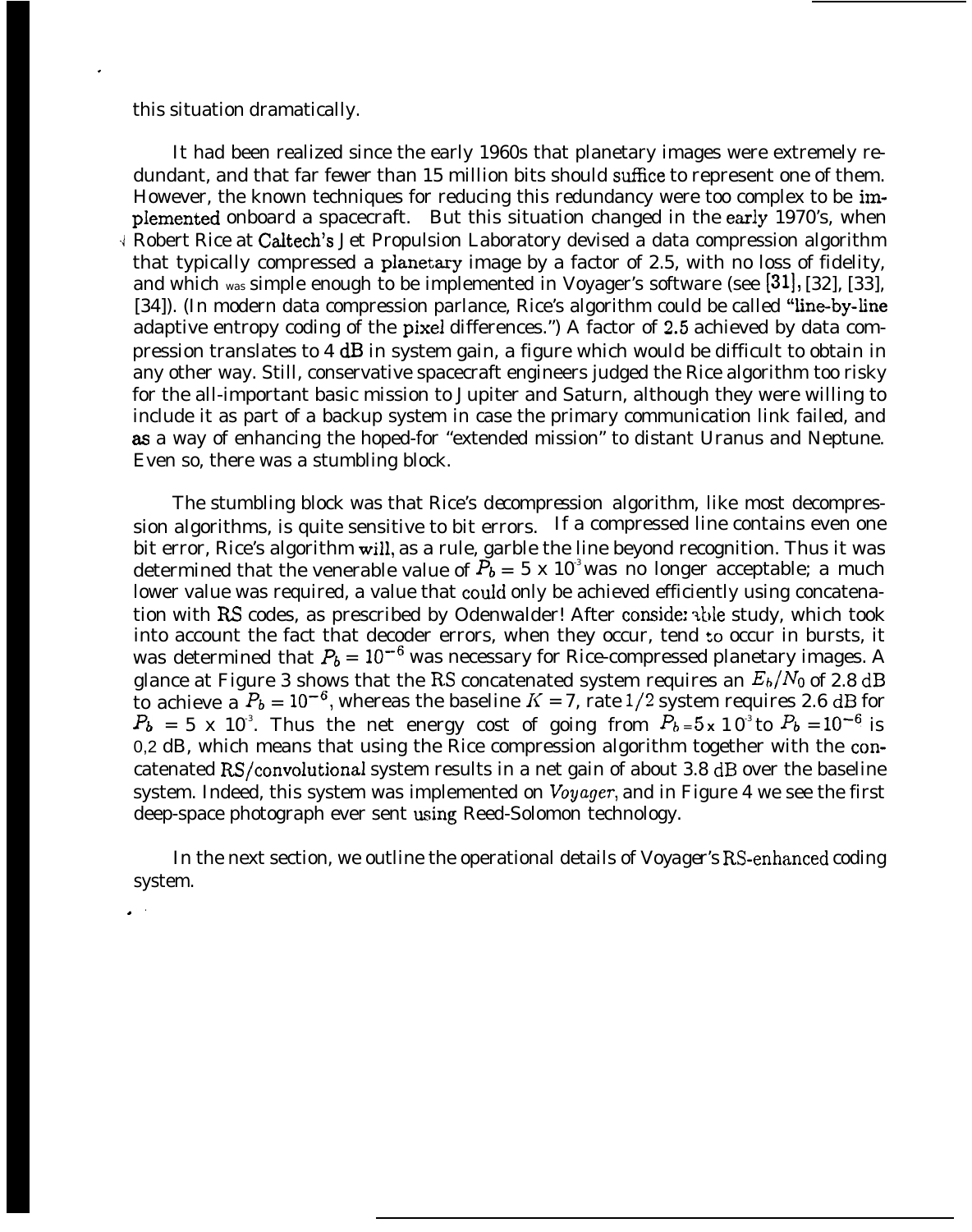Figure4. April 5, Uranus, as seen through the eyes of Irv and Gus,  $1985,$  from a distance of over 200 million miles.

.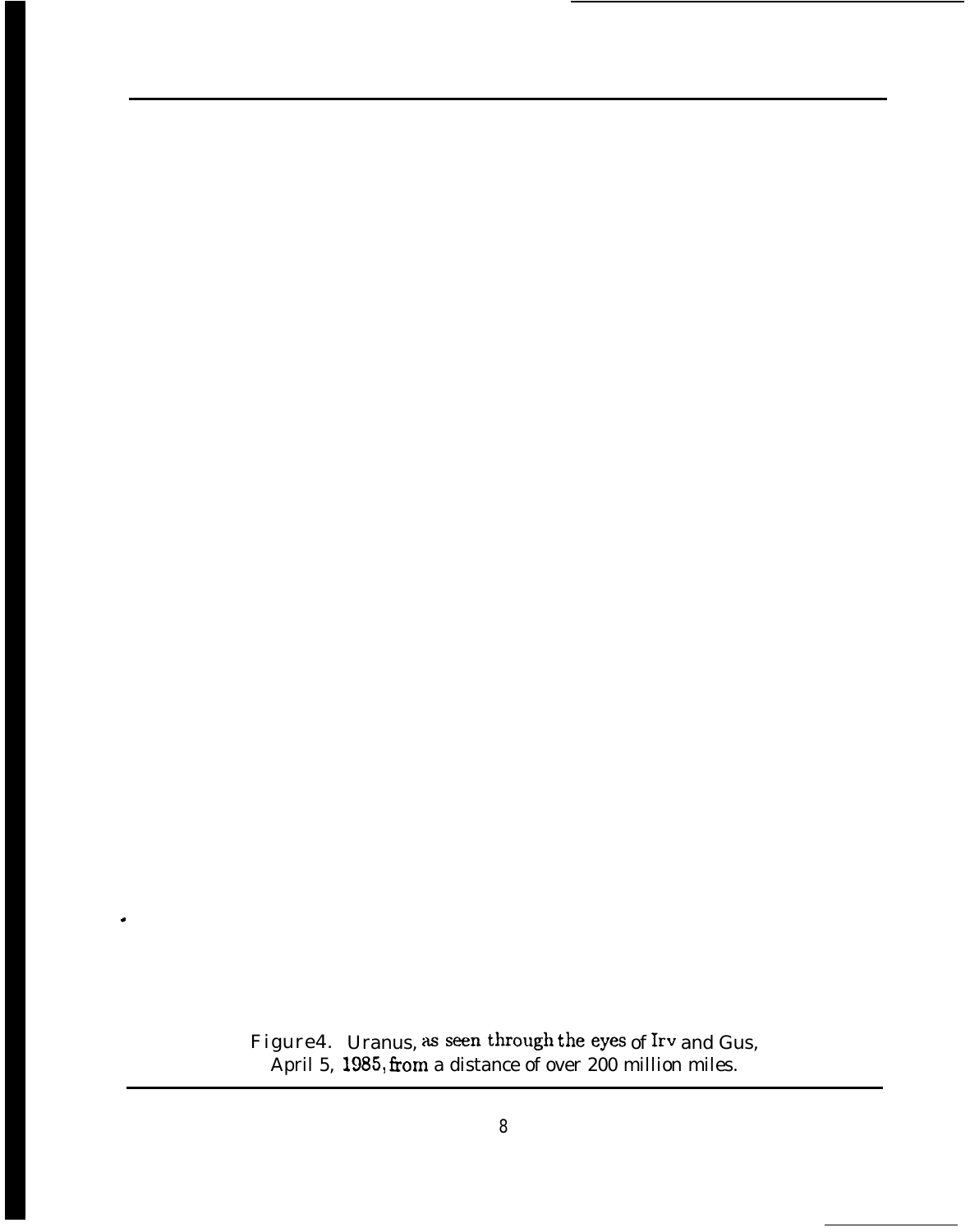#### 3.2. The Voyager Mission. Operational Details.

The Voyager RS code is a (255, 223) code over the field  $GF(2^8)$ . The field is represented by the primitive polynomial  $m(x) = x^8 + x^4 + x^3 + X^2 + 1$ , which is the first degree 8 polynomial listed in the famous tables of Peterson-Weidon ([27]). The generator polynomial for the code is

$$
g(x) = (x - \alpha)(x - \alpha^2) \cdots (x - \alpha^{32}),
$$

where  $\alpha$  is a zero of m(z). The code is interleaved to a depth of 4, which means that the overall performance will not be quite as good as that shown in Figure 3, which is for infinite interleaving. A careful study, however, shows that for this system, the loss due to finite interleaving is only 0.02 dB at a decoder error probability of  $10^{-6}$  [6].

The *Voyager* on-board RS encoder is a special-purpose hardware device, built from several dozen SS1 space-qualified CMOS parts [11]. In essence, it is a hardware implementation of the usual systematic shift-register encoder as depicted, say, in [10], sec. 4.3, requiring 32 hard-wired Galois field multipliers, corresponding to the coefficients of 1,  $z$ ,...,  $x^{31}$  in  $g(x)$ .

The *Voyager* ground-based decoder was built by Charles Lahmeyer of the Jet Propulsion Laboratory ([17]). It implements the RS decoding algorithm outlined in [18], table 8.6. In particular, it uses the Euclidean algorithm to solve the key equation, then a Chien search to locate the errors, and finally the usual "w(z)  $\sigma'(x)$ " formula to evaluate the errors. The actual physical device is a special-purpose circuit built from discrete-component TTL logic, primarily 74S Schottkey logic. The decoder uses no microprocessors. Instead, processing is done by dedicated "nanosequencers," which are speciall y develop  $e^d$  microprogrammable controllers. During the Uranus encounter and Neptune encounters, the *Voyager* data rate was a maximum of 44.8 Kbps, but the decoder was capable of running at speeds up to one  ${}_{\text{megabit/sec.} [17]}.$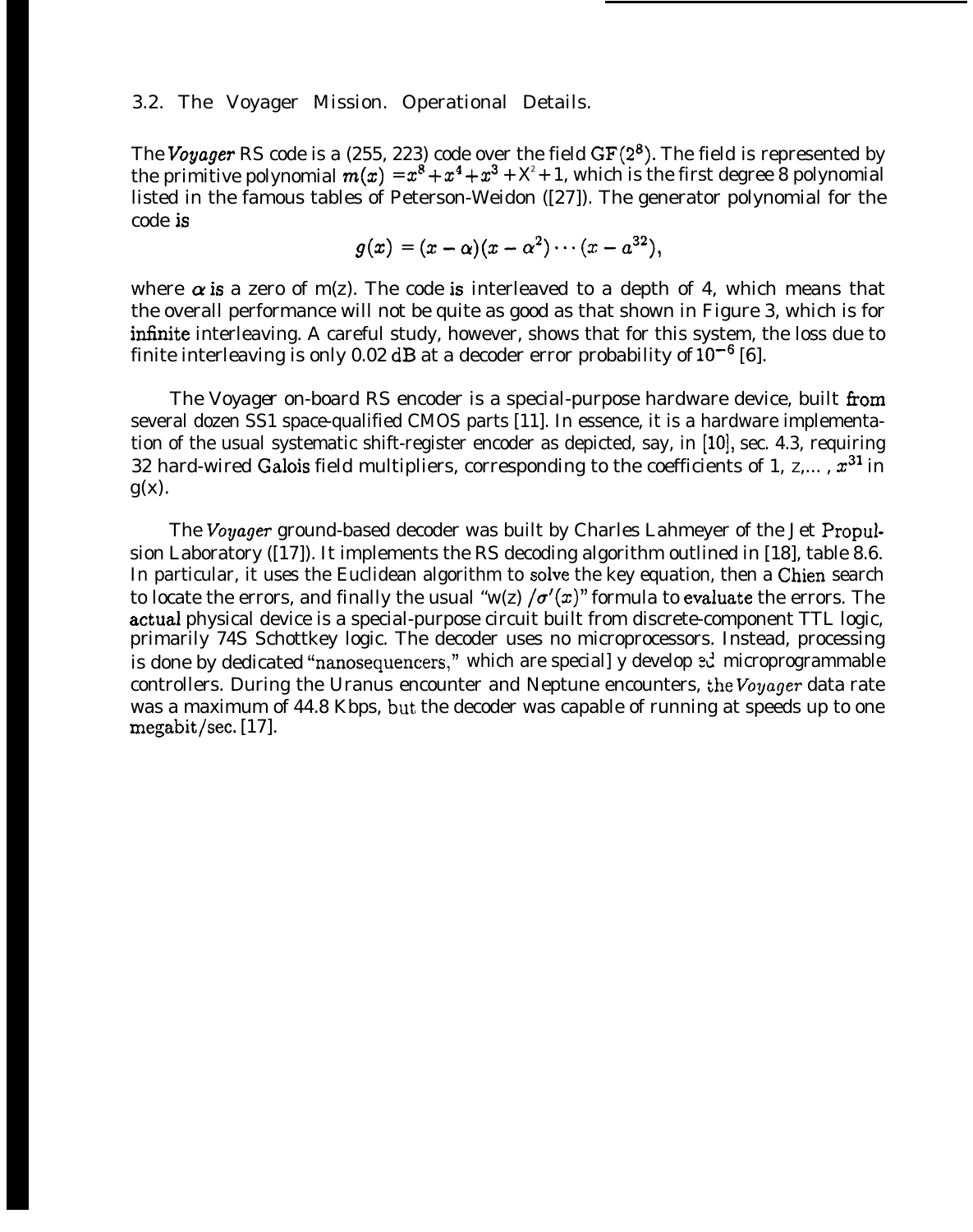#### 4.1. The Galileo Mission—History

Galileo is a two-and-a-half ton NASA spacecraft which was launched towards Jupiter in October 1989. It will arrive in late 1995, and will then begin a two-year study of the Jovian atmosphere, satellites, and surrounding magnetosphere. In the summer of 1995, a probe will detach itself from the main body of the spacecraft, and in December 1995 this probe will plunge into Jupiter's stormy atmosphere, from which it will bravely return data until its inevitable destruction a few hours later. Much, though not all, of *Galileo's* data will be protected by Reed-Solomon codes.

Unfortunately, the *Galileo* mission has suffered two major operational misfortunes, both of which have caused engineers to make significant alterations in the communications technology. The first of these was the Challenger disaster (January 28, 1986), which delayed the launch of *Galileo* by more than three years. The coding system on the pm-*Challenger Galileo* mission was virtually identical to that of *Voyager,* viz. a *K =* 7, rate 1/2 convolutional code concatenated with a  $(255, 223)$  RS code over  $GF(256)$ . The only significant difference was that for unavoidable engineering reasons, the interleaving depth on Galileo was only 2, vs. 4 for Voyager.

The launch delay and propulsion restrictions caused by the *Challenger* accident resulted in both a longer travel time to Jupiter, and a less favorable planetary geometry. Because of this, there was the potential for a significant loss of data return. This potential loss was however partially compensated for by a last-minute decision by spacecraft engineers to include an enhanced error-correction system on the Galileo spacecraft. Instead of the Voyager-1ike, NASA standard K = 7, rate  $1/2$ , convolutional code, a  $K = 15$ , rate  $1/4$ code was proposed, adopted, and a corresponding encoder was built into the spacecraft prior to launch [12], [35]. But no changes were made to the RS part of the coding system, and so we will not discuss this interesting system further.

However, a further calamity was to befall Galileo, and RS codes were heavily involved in this story, which we shall tell in the next section.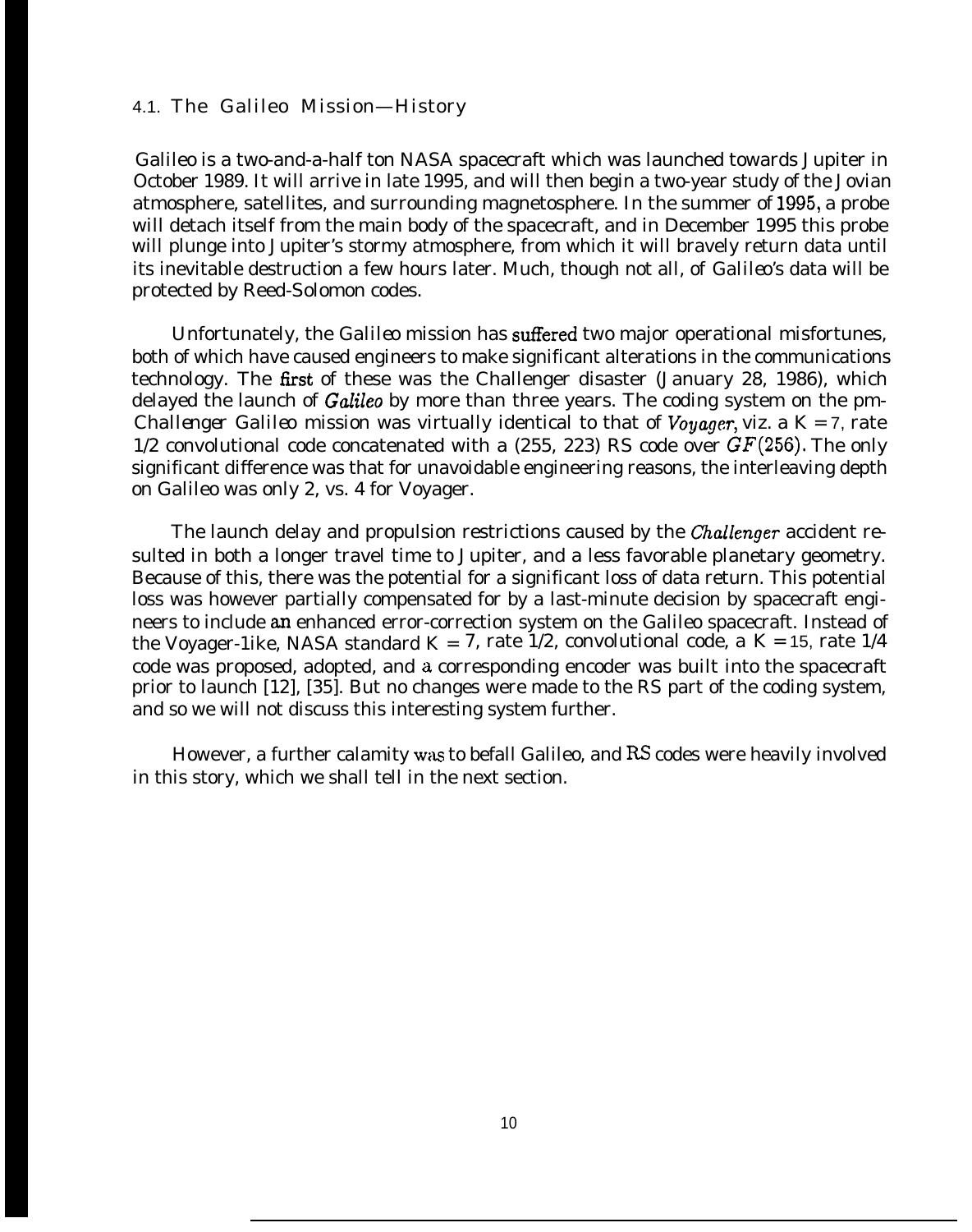4.2. The Galileo 'S-Band Mission."

In April, 1991, the high-gain, or "X-band" spacecraft antenna, which had been "furled" like an umbrella for launch, failed to unfurl properly when commanded to do so. Repeated attempts to open the antenna failed, and mission managers declared the X-band antenna dead.

Because of the failure of Galileo's high-gain antenna, it became necessary to use the low-gain, or S-band antenna, whose gain was 40 dB less than the high-gain antenna This reduced the useful data rate from Galileo from 100,000 bits per second to only 10 bits per second! It fell to JPL engineers, including coding specialists, to increase this data rate by making post-launch enhancements to the Galileo communications system. The major system-level enhancement was the addition of 15:1 image data compression [5], [7]. As with the Voyager system, the presence of data compression means that the required decoded bit error probability is very small, this time on the order of  $10^7$ , and a RS-convolutional concatenated coding system is indicated. However, the importance of every tenth of a dB to the success of the mission; and the fact that the received data rate is so small, motivated JPL coding engineers to propose a very elaborate, high-performance system, which we will describe briefly. The key idea of these coding enhancements is *redecoding,* which means making several decoding passes through the data. This ideas seems to have originated independently in ([8], [9]), and [24].

The Galileo "S-Band" coding system is of the same general form as the original Galileo system, but both the inner codes and outer codes are somewhat modified. The original Galileo  $K = 15$ , rate  $1/4$  code could not be used because it was inextricably linked to the crippled X-band antenna. Furthermore, the only transmission path through the S-band antenna passes through a hard-wired NASA standard  $K = 7$ , rate 1/2 code. In order to obtain the coding gains achievable from a long constraint length convolutional code, coding engineers were forced to program Galileo's on-board computers to encode a *K =* 11, rate 1/2 convolutional code, which, when then cascaded with the hardware  $K = 7$  code, formed a  $K = 14$ , rate 1/4 convolutional code [5], [28].

The outer code for the Galileo S-band mission is Reed-Solomon, over the field  $GF(2^8)$ , interleaved to depth 8. However, the 8 codewords in each interleaved block don't all have the same redundancy (see Figure 5)

The redundancies chosen for the eight RS codewords in each interleaved block are, as shown, 100, 10, 32, 10, 60, 10, 32, 10, which works out to an average redundancy of 33 symbols per codeword. The codewords with higher redundancy are called "strong" codewords, and those with lower redundancy are called "weak" codewords. (In fact there is a 256th byte in each RS block, which is a synch marker, so that each S-band Galileo data frame is actually a 256x 8 array of bytes, consisting of 8 bytes of synch marker, 1776 information bytes, and 264 bytes of RS parity. )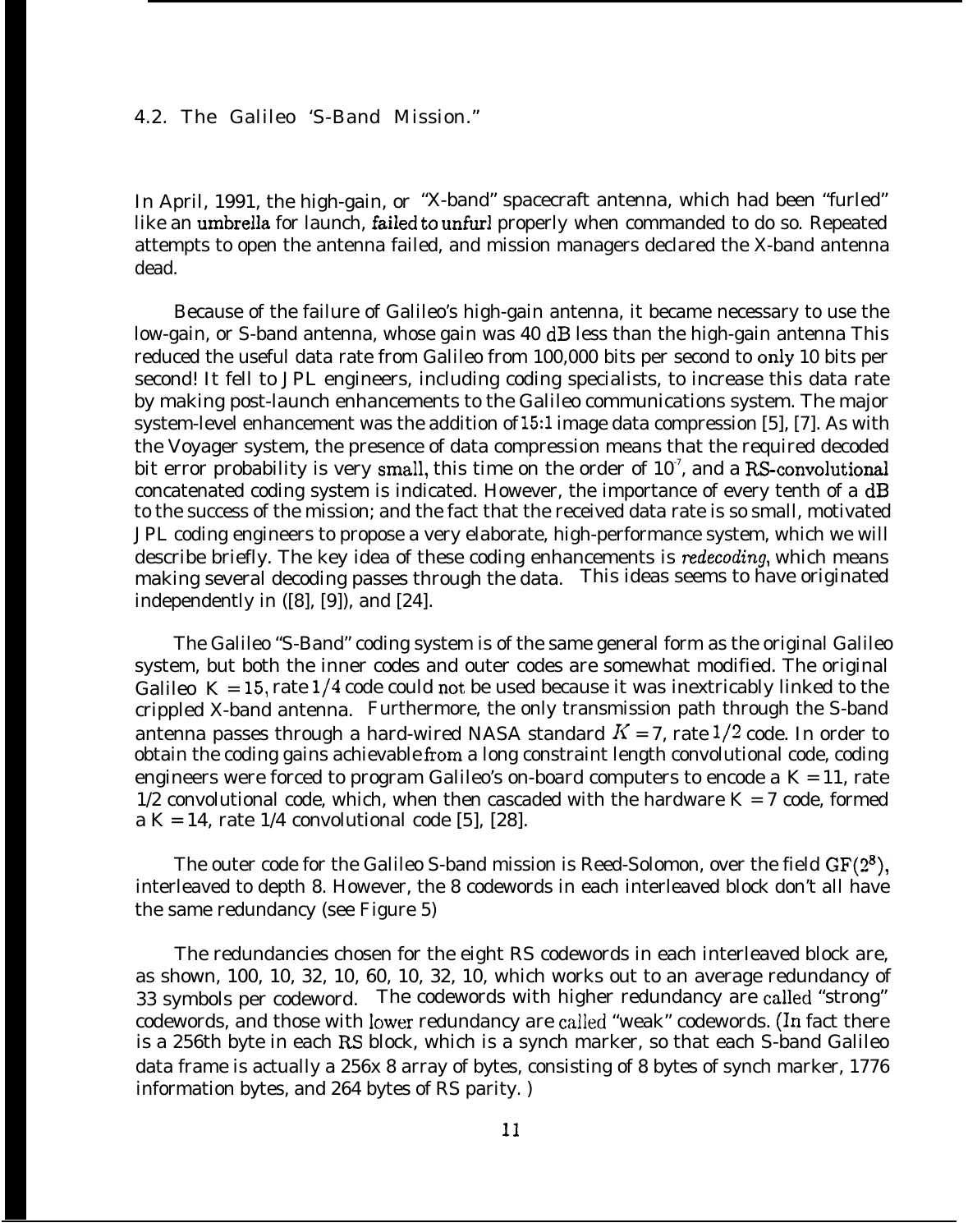

Figure5. The Galileo S-Band interleaved RS block.

—

The idea is that in the presence of a long burst (or several long bursts) of errors from the inner Viterbi decoder, the strongest RS codeword will be very likely to decode, even though some or all of the weaker codewords may not. Once the RS decoding is complete, the Viterbi decoder then makes a second pass, aided this time by the sure knowledge of those bits decoded by the RS decoder. This knowledge is used to force the Viterbi decoder to consider only paths which are consistent with the known bits, i.e., the paths are "pinned down" at certain locations. (In fact, since a state of the the inner code is specified by 13 bits, and since typically no two consecutive eight-bit RS symbols will be known, the full Viterbi decoder state will typically not be known. Still, the partial state information provided by the RS decoder allows the Viterbi decoder to discard many formerly attractive, paths. ) Because any long Viterbi decoder bursts have been broken up by the states which are pinned, or partially pinned, by the knowledge provided by the RS decoder, the Viterbi decoder can do a better job of decoding on the second pass.

After the second pass of the Viterbi decoder, RS decoding is repeated. This time, the hope is that the second strongest RS word will decode, so that even more knowledge of the correct bits can be used by the Viterbi on a *third* pass. Finally, after four passes through both decoders, the process stops.

Another Galileo decoding enhancement, involving only the RS decoder, is error fore*casting.* If one word in an interleaved RS block decodes, but others do not, the corrections made by the decoded word can be used predict, or *forecast*, locations of some of the errors in the adj scent undecidable RS words. If sufficiently many of the erroneous symbols in the uncorrectable RS words are successfully forecasted (erased), then some or all of these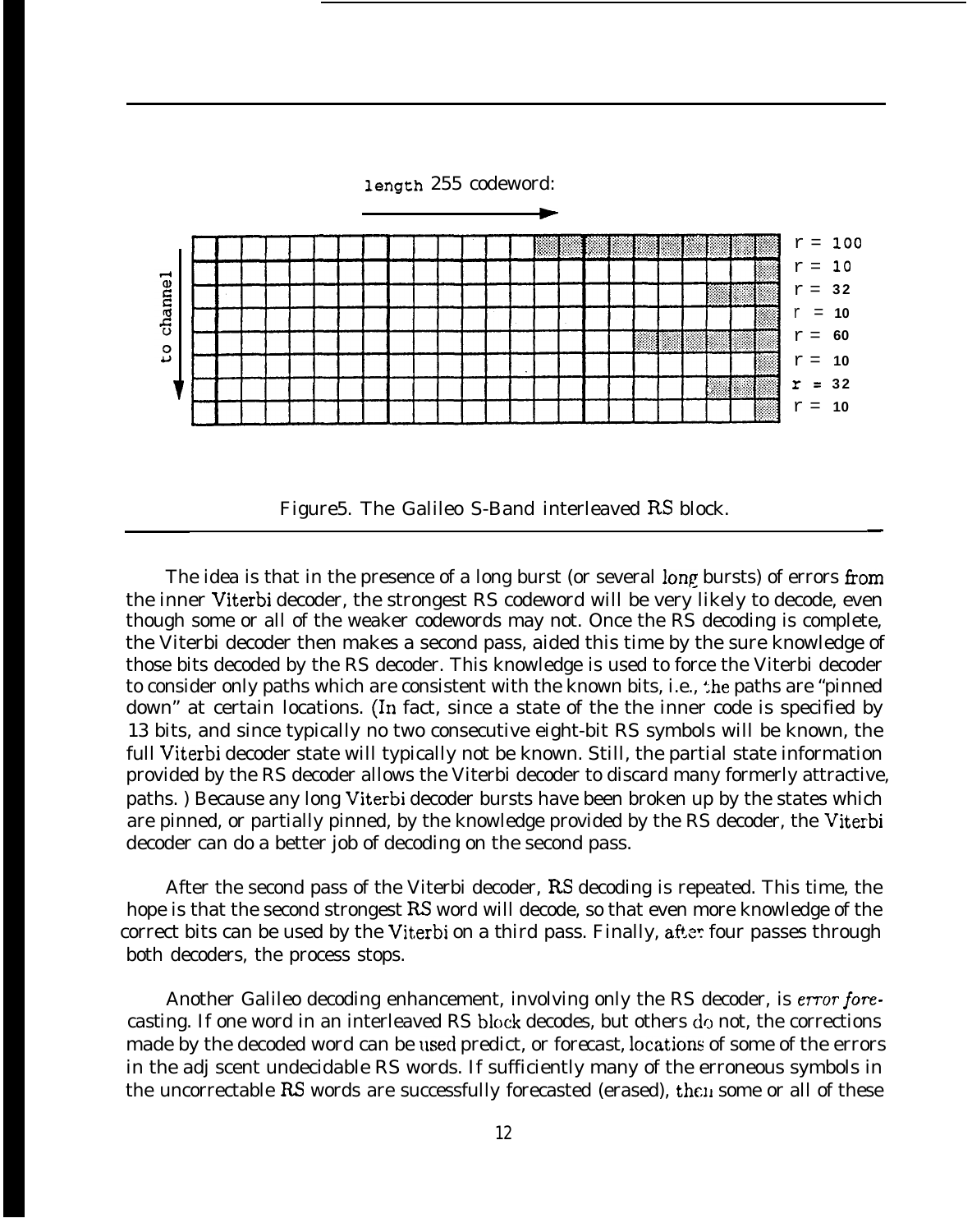words may decode on a second try, since any RS code can correct twice as many erasures as errors. However, in the *Galileo* scheme, the "pinning" of states shortens the Viterbi bursts enough so that *error* forecasting is of relatively little value. The entire variable redundancy, quadruple-pass scheme, adopted for use on the *Galileo* S-band mission, gains 0.53 dB over the "plain vanilla", constant redundancy, one-pass, RS concatenated scheme, at a decoder error probability of 2 x 10-'.

Although at the time this article was being written (Summer 1993), no documentation for the *Galileo* decoder, as eventually implemented, yet existed, in an earlier article, [13], a similar, but simpler, system was analyzed in detail. In that system, the redundancies chosen for the 8 RS codewords in each interleaved block were 64, 20, 20, 20, 64, 20, *20, 20, an* average of 31 symbols per codeword, and only tow decoding passes were used. The performance of this scheme, and three simpler schemes, taken from [13], is summarized in Table 1.

| Table 1. Performance of Four RS-Viterbi Concatenated Systems<br>with decoded 8-bit symbol error probability of 2 $\times$ 10 <sup>7</sup> . |                |      |                                                                 |      |
|---------------------------------------------------------------------------------------------------------------------------------------------|----------------|------|-----------------------------------------------------------------|------|
|                                                                                                                                             |                |      |                                                                 |      |
|                                                                                                                                             |                |      |                                                                 |      |
| Decoding passes                                                                                                                             |                |      |                                                                 |      |
| Error forecasting                                                                                                                           | N <sub>o</sub> | Yes  | No                                                              | Yes  |
| Redundancy profile                                                                                                                          |                |      | $(32)$ $(44, 28, 28, 28)$ $(66, 20, 22, 20)$ $(64, 20, 20, 20)$ |      |
| $E_b/N_0$ (dB) required                                                                                                                     | 1 1 7          | 0.98 | 0.78                                                            | 0.76 |

In Table 1, we see comparisons of four possible schemes of the type described above. In each case, the inner code is the  $K = 14$ , rate 1/4 "cascaded" convolutional code described above, and the RS codewords are length 255, and interleaved to depth 8. The four options listed in Table 1 correspond, roughly, to the four combinations of yes-no answers to the two questions (1) Is error forecasting used when decoding a RS block, and (2) Is Viterbi redecoding done? The first column corresponds to a "plain vanilla" system with constant RS redundancy 32, no error forecasting, and only one decoding pass. On the bottom line, we see that the value of  $E_b/N_0$  required for this system to achieve a decoded (8-bit) symbol decoded error probability of  $2 \times 10^7$ , is 1.17 dB. In the second column, variable redundancy RS codes (44, 28, 28, 28,44, 28, 28, 28) plus error forecasting, but only one pass, yields an improvement of 0.19 dB. In the third column, we see the performance of a system with variable redundancy (66, 20, 22, 20,66, 20, 22, 20) but no error forecasting, but with two passes through the decoders. This yields a further improvement of 0.20 dB. Finally, in column 4, we see the performance of a two-pas, error-forecasting system, with redundancy profile (64, 20,20,20,64,20,20, 20). The improvement over column three is only 0.02 dB, but is nevertheless positive, and was judged to be worth the slight increase in complexity over system 3. The overall improvement over the plain vanilla system is thus seen to be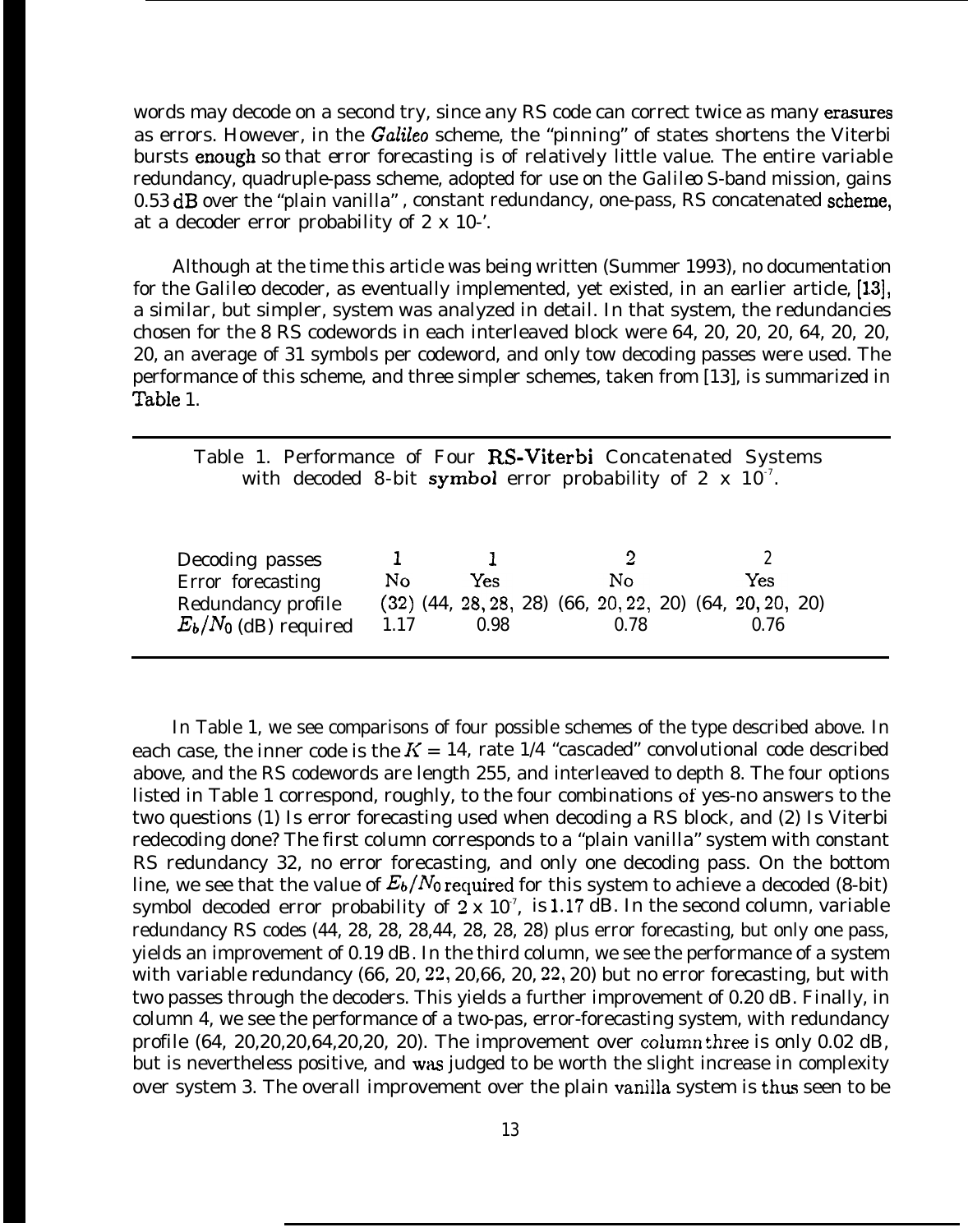$1.17 - 0.76 = 0.41$  dB, compared to the 0.53 dB improvement for the full-blown Galileo system, described above.

Encoding, both for the  $K = 11$ ,  $r = 1/2$  convolutional code, which cascades with the hardware  $K = 7$ ,  $r = 1/2$  code to form the inner  $K = 14$ ,  $r = 1/4$  convolutional code, and of the various interleaved RS codes, will be done in software by Galileo's Command Data Subsystem, which consists primarily of eight space-qualified RCA 1802 microprocessors. These same processors, will, in addition, perform the on-board data compression. (All this is in addition to the tasks they were programmed to do before the high-gain antenna failed!)

On the ground, decoding and redecoding for both the RS and convolutional codes will be done in software, by a Sun SC 1000 workstation. The RS decoding program was written by Todd Chauvin, using the time-domain RS errors-and-erasures decoding algorithm described on p. 155 of  $[19]$ . The Euclidean algorithm is used to solve the key equation.

In summary, the star-crossed Galileo mission has provided a once-in-a-lifetime opportunity for coding engineers to pull out all the stops and design what is arguably the highest performance, highest complexity error-control coding system ever built, and Reed-Solomon codes form a centrai part of this system.

## 5. The CCSDS Standard.

By now the use of Reed-Solomon on spacecraft telemetry systems has become relatively routine, and so it is not surprising that a committee has written standards. Indeed, in May 1984, the Consultative Committee for Space Data Systems, representing the space agencies for most of the world (including NASA and ESA, the European Space Agency), issued an official recommendation for a telemetry channel coding standard, [2], [3], [4), which has since been adopted for use by numerous planetary missions, including NASA's Mars Observer (to Mars: was launched in September 1992, arrived in August 1993), Cassini (to Saturn: will be launched in 1997, arrive 2004), the joint NASA/ESA *Ulysses* mission (to the Sun's polar regions: was launched October 1990, will arrive June 1994), and ESA missions Giotto" (1985-1986 mission to to Halley's comet), *Huigens* (the Titan probe which will fly aboard *Cassini),* and *Cluster* and *Soho* (both spacecraft in the International Solar -and Terrestrial Physics program).

The CCDSD recommended coding standard is twofold: a convolutional coding system without concatenation, and a convolutional coding system with concatenation. The

<sup>\*</sup> In fact, *Giotto was* launched on July 2,1985, and arrived at Halley's comet in the Spring of 1986, and so it was transmitting RS encoded data from deep space almost assoon as *Voyager* did. (See Figure 4.)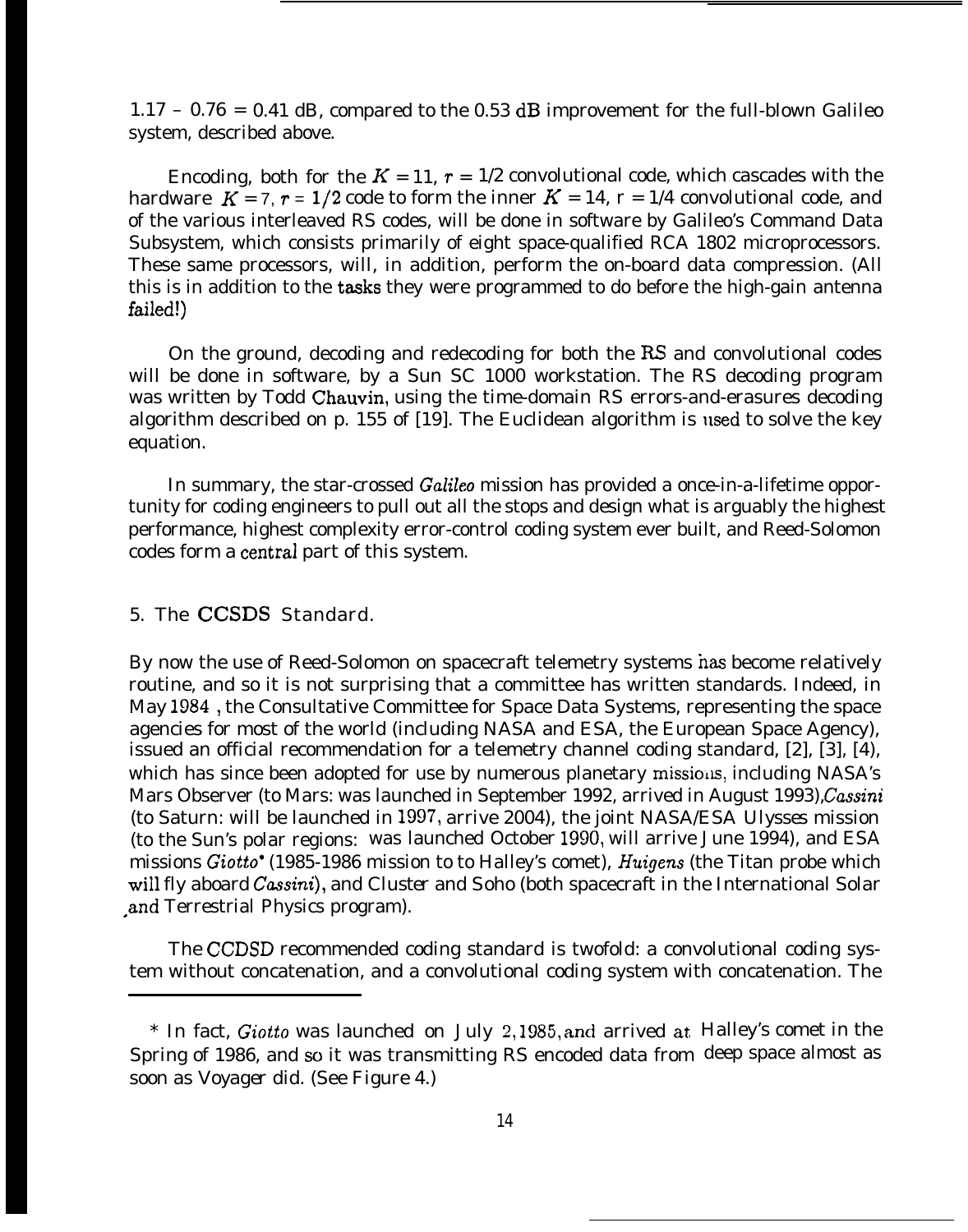unconcatenated system contains no surprises: the recommendation is for the venerable  $K = 7$ , rate 1/2 code that has been used so many times before. The *concatenated* system, however, does contain some surprises. The recommended RS code is a (255, 223) code over  $GF(2^8)$ , with recommended interleaving depths of 1, 2, 3, 4, and 5. However, (cf. Section .3.2), the field  $GF(2^8)$  is to be represented by the polynomial  $m(x) = X8+X7+ x^2 + z + 1$ , rather than the expected  $X^* + x^4 + X^* + x^2 + 1$ , and the generator polynomial for the CCSDS'S (255,223) code is

$$
g(z) = \prod_{j=112}^{143} (-\alpha^{11j}),
$$

where  $\alpha$  is a primitive root in the field  $GF(2^8)$ , i.e, a root of the equation  $m(x) = 0$ . This choice of parameters is the result of work done by Belekamp and Perleman ([1], [25], [26]), in the early stages of the Galileo project. In particular, Berlekamp discovered a way to simplify the encoding of RS codes using bit-serial arithmetic, relative to the so-called dual *basis* for  $GF(2^8)$  relative to the "standard" basis  $\{1, a,..., \alpha^7\}$ . The particular choice of field representation and generator polynomial given above, recommended by the CCSDS, was motivated by a desired to minimize the encoder hardware for a bit-serial, dual-basis, encoder.

In 1990, Paaske [24] discussed the possibility of using a "two pass" decoding strategy on the CCSDS standard system. This work had a substantial influence on the final design of the Galileo S-band coding system, even though that system does not conform to the CCSDS standard.

#### 6. Summary and Conclusions.

Coding has been an essential part of space communications systems for thirty years. *Recd-Sofomon* coding for this application is a relative newcomer, but for the past decade it too has been an integral part of space exploration. Space applications represent some of the earliest, and most important uses of these powerful codes. We have seen that in deep-space applications, RS codes are always used as outer codes in concatenated systems of the type originally proposed by Forney and Odenwalder, when the required decoded bit or symbol probability is of the order  $10<sup>5</sup>$  or less, as is usually dictated by the presence of data compression. Despite the fact that the theory of RS codes is quite mature, we have seen that the needs of space communication have driven research in RS codes into directions that -would probably not have occurred otherwise, e.g., bit serial encoders, variable redundancy interleaving, and so on.

As planetary missions become increasing sophisticated and cost-constrained, and in particular, as data compression becomes standard practice, we ma-y be sure that Reed-Solomon codes, by now old friends to the communication system designers, will find their way into the fart best reaches of the solar system—and beyond!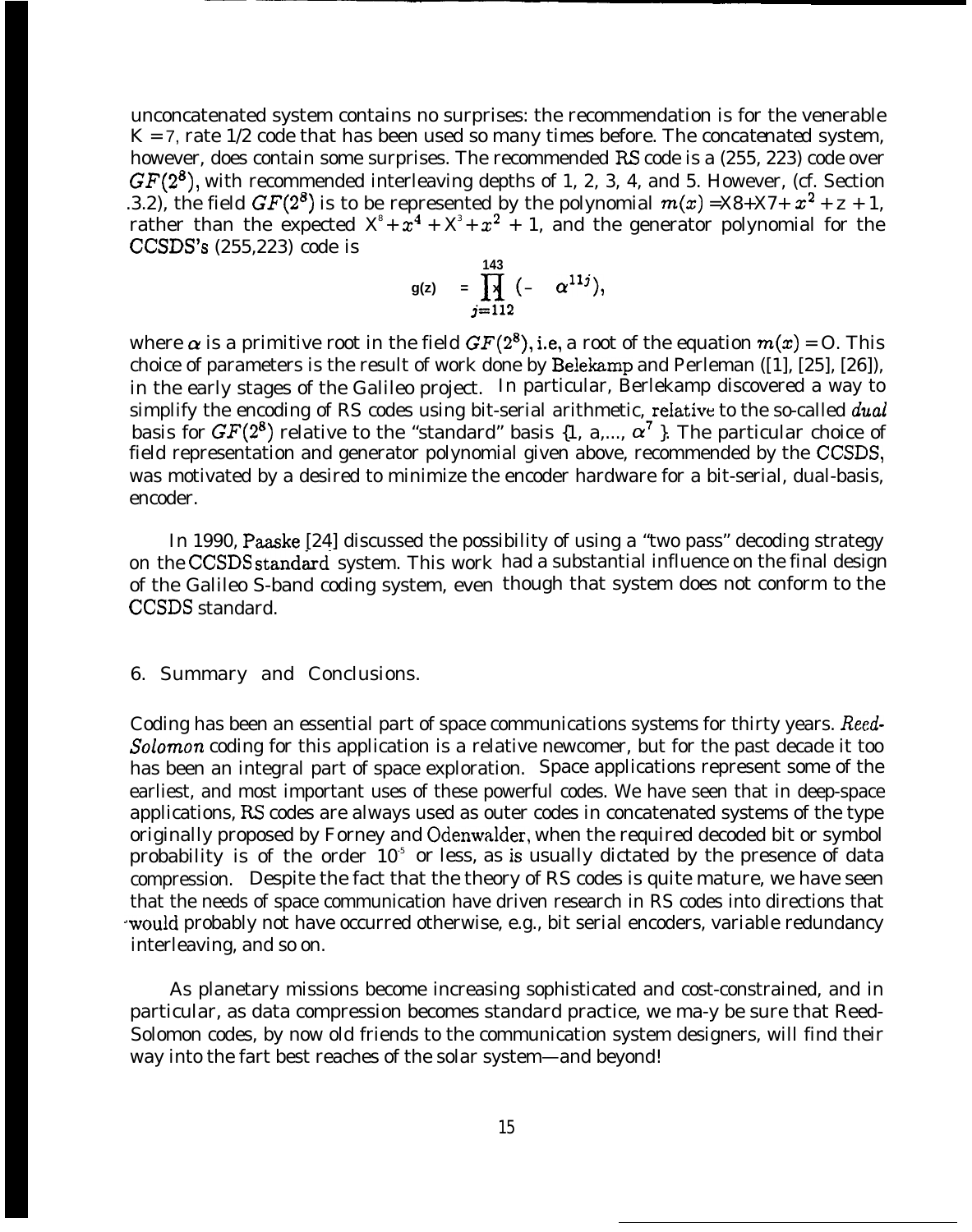References.

.

- 1. E. R. Berlekamp, "Bit Serial Reed-Solomon Encoders," *IEEE Trans. Inform. Theory, Vd.* IT-28 (Nov. 1982), pp. 869-874.
- 2. Recommendation for Space Data System Standards: Telemetry Channel Coding, issue 1. Washington, D. C.: May, 1984.
- 3. Consultative Committee for Space Data Systems "Blue Book" no. CCSDS 101. O-B-2. NASA: Washington, D. C.. 1987.
- 4. Consultative Committee for Space Data *Systems* "Blue Book" no. CCSDS 1OI.O-B-3. NASA: Washington, D. C.. 1992.
- 5. K.-M. Cheung, D. Divsalar, S. Dolinar, I. Onyszchuk, F. Pollara, and L. Swanson, "Changing the Coding System on a Spacecraft in Flight," Abst. 1993 Int'l. Symp. *Inform. Th 'y.,* p. 381.
- 6. K.-M. Cheung and S. J. Dolinar, Jr., "Performance of Galileo's Concatenated Codes wit h Nonideal Interleaving," JPL TDA Progress Reports, vol. 42-95 (Nov. 1988), pp. 148-152.
- 7. K.-M. Cheung, and K. Tong, "Proposed Data Compression Schemes for The Galileo S-Band Contingency Mission." Proc. 1993 Space and Earth Science Data Compression Workshop (Snowbird, Utah, April 1993) (NASA Conf. Pub. 3191), pp. W--109.
- 8. 0. Collins, *Coding Beyond the Computational Cutofl Rate.* Pasadena California: Caltech Ph.D. thesis, May, 1989.
- 9. 0. Collins and M. Hinzla, "Determinate-state Convolutional Codes." JPL TDA Progress Reports, vol. 42-107 (Nov. 1991), pp. 36-56.
- 10. D. J. Costello and S. Lin, *Error Control Coding.* Englewood Cliffs, N. J. : Prentice-Hall, 1983.
- ~~ 11, J. P. deVries. Voyager: Z3mctionaJ Requirement Voyager *Dual Processor* Data System. NASA Jet Propulsion Laboratory document D-238. Pasadena, Calif.: October 1982.
- 12. S. Dolinar, "A New Code for Galileo," JPL TDA Progress Reports, vol. 42-93 (May. 1988), pp. 83-96.
- 13. S. Dolinar and M. Belongie, "Enhanced Decoding for the Galileo S-Band Mission." JPL TDA Progress Report 42-114 (August 1993), in press.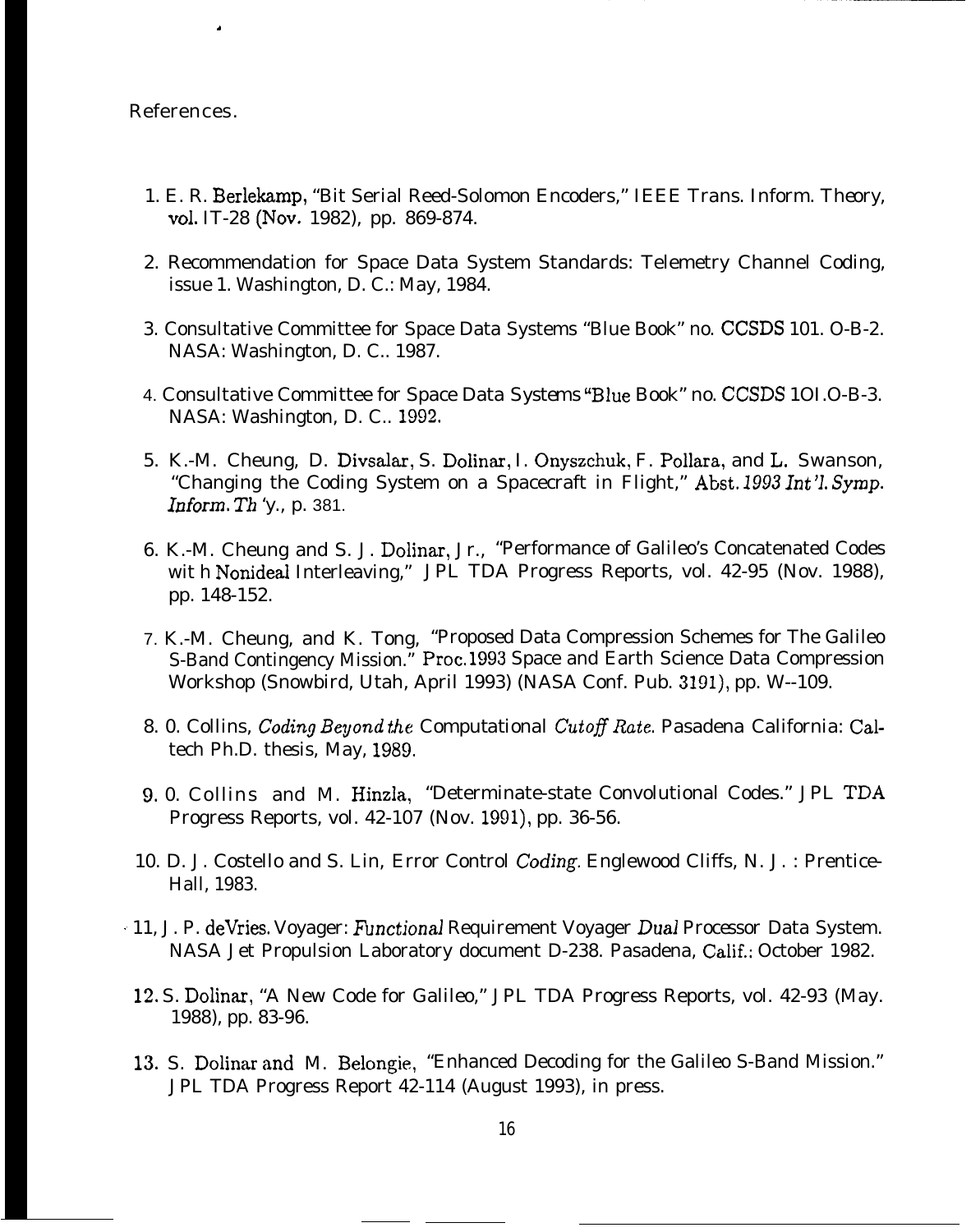- 14. B. Dorsch and W. H. Miller. "Error Control Using a Concatenated Code," Washington, D. C.: NASA Technical Note D-5775, June 1970.
- 15. G. D. Forney, Concatenated *Codes.* Cambridge, Mass.: MIT Press, 1967.

.

.

- 16. E. Hilbert, J. Lee, E. Popard, and R. F. Rice, "Reed-Solomon Coding for Galileo Project." Jet Propulsion Laboratory, document GLL-625-303. Pasadena, Calif.: April, 1979.
- 17. C. R. Lahmeyer, Reed-Solomon *Decoder Manual.* NASA Jet Propulsion Laboratory document D-1665. Pasadena, Calif.: April 1985.
- 18. R. J. McEliece, The Theory of Information and Coding. Reading. Mass.: McGraw-Hill, 1977.
- 19. R. J. McEliece, "The Decoding of Reed-Solomon Codes," JPL TDA Progress Reports, VO1. 42-95 (Nov. 1988), pp. 153-167.
- 20. B. C. Murray and E. Burgess. *Flight* to Mercury. New York: Columbia University Press, 1977.
- 21. B. C. Murray. Journey *into* Space. New York: Norton, 1989.
- 22. J. P, Odenwalder, Optimal Decoding *of Convolutional Codes,* U. C.L.A. Ph.D. dissertation, Systems Science dept., 1970.
- 23. J. P. Odenwalder, et. al. Hybrid Coding Systems Study *Final Report.* NASA dot. no. NASA-CR-1 14486. San Diego, Cai.: Linkabit, 1972.
- 24. E. Paaske, "Improved Decoding for a Concatenated Coding System Recommended by CCSDS," *IEEE ZYans. Comm.* vol 38 (August 1990), pp. 1138-1144.
- 25. M. Perlrnan. *Space Flight* Operations *Center Reed-Solomon Subsystem (RSS) Mappings* Between *Codewords of Two* Distinct (N, K) *Reed-Solomon Codes over GF(2']).* NASA Jet Propulsion Laboratory document D-8351 Change 1. Pasadena, Calif.: Sept. 1991.
- 26. M. Perlman and J.-J. Lee. Reed-Solomon *Encoders—Conventional vs. Berlekamp's Architecture.* NASA Jet Propulsion Laboratory publication no. 82-71, November 1982..
- 27. W. W. Peterson and E. J. Weldon, Jr., *Error-Correcting Codes* (2nd Ed.). Cambridge, Mass.: MIT Press, 1972.
- 28. F. Pollara and D. Divsalar, "Cascaded Convolutional Codes," JPL TDA Progress